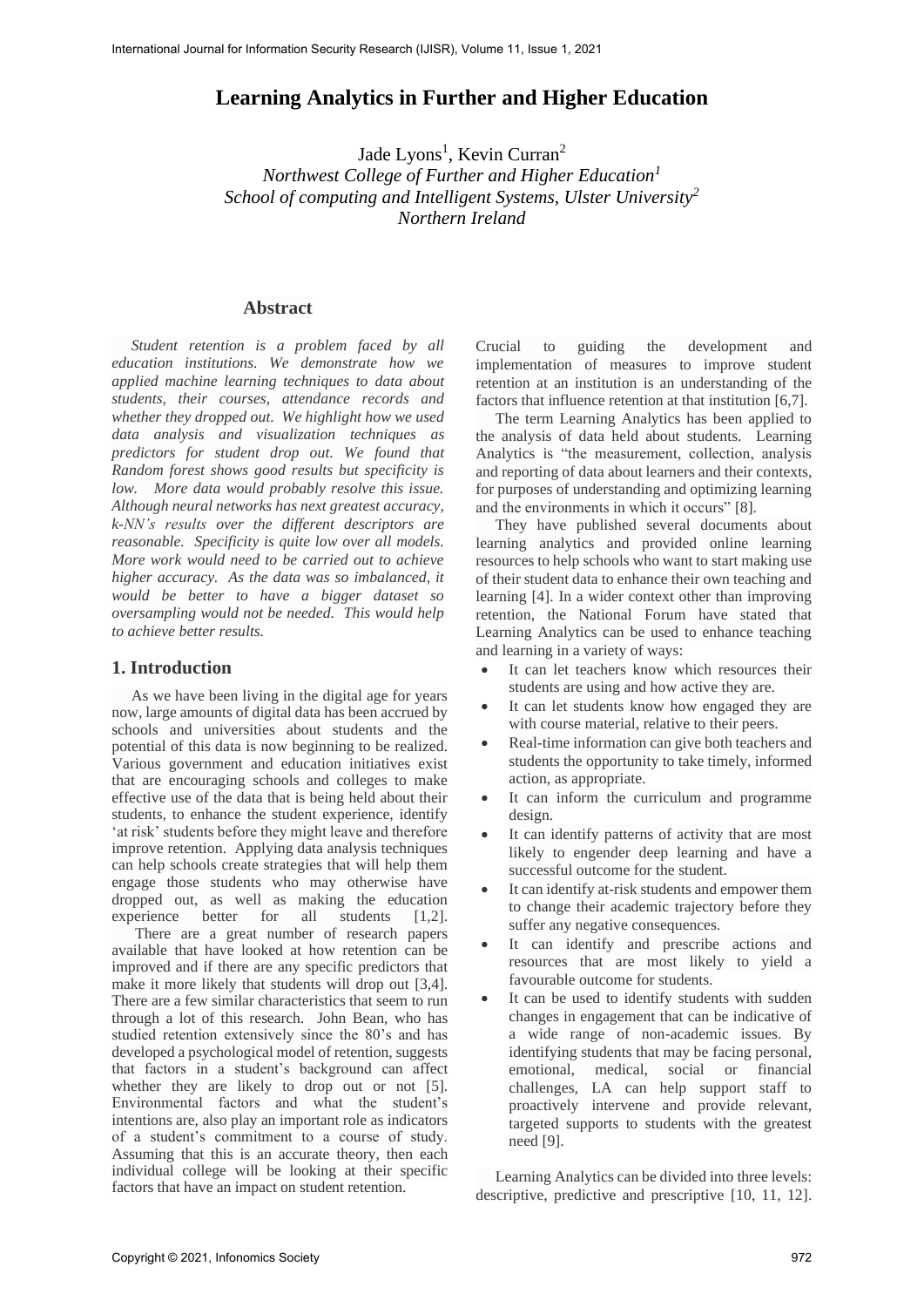Purdue University used a predictive model and developed an early alert system that is an algorithm that processes the data about each student and uses a traffic light system to alert the teacher of 'at risk' students as well as alerting the student that they may experience difficulties completing that module. We look at the student data that is held by the North West Regional College over a three-year period.

## **2. The Data**

 The North West Regional College has provided seven csv files with a variety of data relating to students and courses. This data has been harvested from a few different MIS systems within the college. The files, attributes and number of observations are as follows:

- Student.csv: STUDENT ID, DOB, ETHNICITY, SEXID, LAST\_NAME, TUTOR\_STAFF\_ID, MILESTOCOLLEGE (1890 observations)
- Course.csv: COURSE\_ID, SUBJECT, TITLE, COURSE\_AIM, INST\_TIER1, INST\_TIER2, INST\_TIER3, TENANT\_ID, AWARDING\_BODY (68 observations)
- Course instance.csv: COURSE\_INSTANCE\_ID, COURSE\_ID, START\_DATE, END\_DATE, ACADEMIC\_YEAR (170 observations)
- Staff.csv: STAFF\_ID, FIRST\_NAME, LAST\_NAME, TITLE (182 observations)
- Staff\_course\_instance.csv: STAFF\_ON\_COURSE\_INSTANCE\_ID, STAFF\_ID, COURSE\_INSTANCE\_ID (1039 observations)
- Student course membership.csv: STUDENT\_COURSE\_MEMBERSHIP\_ID, STUDENT\_ID, COURSE\_INSTANCE\_ID. WITHDRAWAL\_REASON, COURSE\_OUTCOME, COURSE\_EXPECTED\_END\_DATE, COURSE\_JOIN\_DATE, COURSE\_JOIN\_DATE, COURSE\_END\_DATE (1890 observations) Attendance.csv: EVENT ID.
- STUDENT\_ID, EVENT\_NAME, START\_TIME, END\_TIME, EVENT\_ATTENDED, COURSE\_INSTANCE\_ID (799995 observations)

 At first glance there appears to be relationships between each of the csv files as there appear to be primary and foreign key fields throughout the files. As there is a lot of information here, each file was looked at in turn to identify relationships and to decide which files will be used in the analysis. For the purposes of this analysis the following files were selected as the most use for determining student drop out: student,

attendance and student course membership. These files can be joined on STUDENT\_ID.

 The student data frame was examined first, to check how many unique instances of each attribute were present. Interestingly, although the student data frame showed that it had 1890 observations which would suggest that there were 1890 individual students' records, there were only 1885 unique observations:

| > sapply(mydata1, function(x) length(unique(x))) |      |               |       |
|--------------------------------------------------|------|---------------|-------|
| STUDENT_ID                                       |      | DOB ETHNICITY | SEXID |
| 1885                                             | 1287 | 10            | - 2   |
|                                                  |      |               |       |

|  | Figure 1. Unique observations in student data |  |
|--|-----------------------------------------------|--|
|  |                                               |  |

 There were five duplicates that were removed. Even if a student has completed more than one course they should only have one student record in this file. All the attributes of the student data frame should be useful in the analysis. STUDENT\_ID will be used as the key to join the three selected files together. DOB is useful at this stage as it can provide a student's age. SEXID is useful as knowing whether more males or females drop out is interesting. MILESTOCOLLEGE will be a useful predictor as there may be a relationship between the distances that people have to travel and whether they are more likely to drop out or not. ETHNICITY may be useful if only to show if there is much diversity at the college. Figure 2 shows the number of each ethnicity of the students in the student file.



Figure 2. No of each ethnicity

 From this plot it is obvious that students are mostly identifying as white. As there is such a clear difference in the number of white students compared to other ethnicities, this will probably not make a good predictor for the model.

 The attendance file has a number of very useful attributes for this analysis. Every student's attendance at every class within a course has been recorded as either 'Y' or 'N'. Using this data, two new columns of data were created, ABSENCES and CLASSESATTENDED. These represent the total number of absences and classes attended for each student. These new attributes were then added to the student file, joined on STUDENT\_ID. The data frame now has  $3503$  observations. Student\_course\_membership was examined in the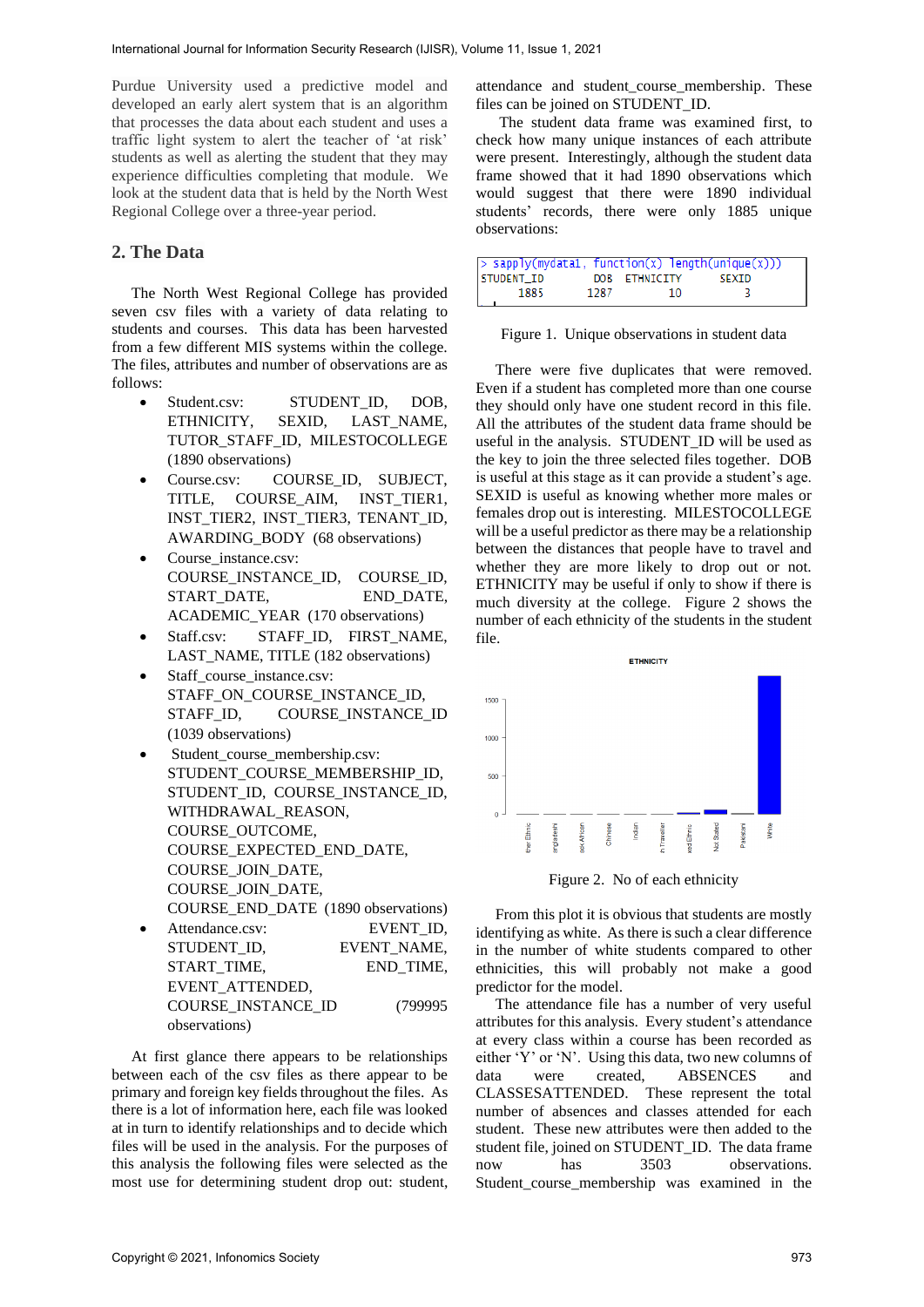same way and five duplicate student observations were removed which resulted in 1886 observations. Student and student course membership were linked via the STUDENT ID, this resulted in 3503 observations and 16 attributes in the new data frame. There were 8 attributes that were removed from the data frame as they weren't useful as predictors. The COURSE\_OUTCOME attribute reflected the WITHDRAWAL\_REASON attribute with a different code that is used internally for management. This attribute was not needed for this analysis and was removed. There were other attributes that weren't useful for this analysis as they had no value as predictors, they were: COURSE\_INSTANCE\_ID, COURSE\_JOINE\_DATE (all the same each year), DOB (age observation exists), COURSE\_EXPECTED\_END\_DATE,

COURSE\_END\_DATE (these are the same for all courses) and STAFF\_ON\_COURSE\_INSTANCE\_ID as this is made up of COURSE and STAFF\_ID.

 The other files were discarded at this time for a number of reasons. They held duplicate data and a lot of the STUDENT\_ID's didn't match the IDs in the student data frame. The COURSE\_INSTANCE\_ID which occurs in a few of the files did not have the same data format in each file so was of no use when trying to join the different files.

 There is now one data frame made up of student, student course membership and attendance. The STUDENT\_COURSE\_MEMBERSHIP\_ID

attribute's data is made up of the student id and a course id:

#### **FDFS3WELFR\_ABB17107726**

 The course id (before underscore above) is useful as a predictor as students may drop out of certain types of courses more than others. The student id part of the data is no use and was removed, leaving each row of data as only the course id. This new attribute was called 'Course'. Figure 3 shows the attributes of the new merged data frame and the number of missing values (3503 observations):

| <b>Attribute</b>       | NA no |
|------------------------|-------|
| <b>ETHNICITY</b>       | 1618  |
| <b>SEXID</b>           | 1618  |
| Course                 | 1618  |
| WITHDRAWAL REASON      | 1618  |
| <b>MILESTOCOLLEGE</b>  | 1618  |
| <b>COURSE JOIN AGE</b> | 1618  |
| <b>CLASSESATTENDED</b> | 1038  |
| <b>ABSENCES</b>        | 1038  |

#### Figure 3. Missing data in data set

 There are a total of 3503 observations in the data frame and they account for nearly half of the data. Because there are so many, it was decided it wouldn't be appropriate to impute values because it could result in inaccurate results when building the models. For this reason the observations with missing values were removed leaving 847 complete observations which,

although a lot smaller, will have a lot more integrity when building the models.

 Figure 4 is a table plot that gives an overall view of the data that will be used in the analysis.



Figure 4. Table plot of dataset

 From this plot it is obvious that the most popular ethnicity in this data frame is white. The plot also shows that there is an even spread of male and female students. It also doesn't look like anyone lives extremely far away from the college either. The withdrawal reason column shows that in this data frame, most of the students stayed until the end of the course. The WITHDRAWAL\_REASON attribute's data may contain one of 37 codes that represent the reason why students leave, ranging from C01, 'college terminated because of attendance' to U01,'unknown reason'. The codes are only present if a student has left the college. Figure 5 shows which withdrawal code was used the most often for students leaving.



Figure 5. Total number of each withdrawal reason

 The most common reason for students leaving was U01 which is 'unknown', followed by M04, 'gone into employment', PO2, 'family/personal issues' and C04, 'college terminated attendance unable to make contact'.

 There are other plots that can be looked at to observe any relationships that may exist within the data. Figure 6 shows age and no of absences of the students.